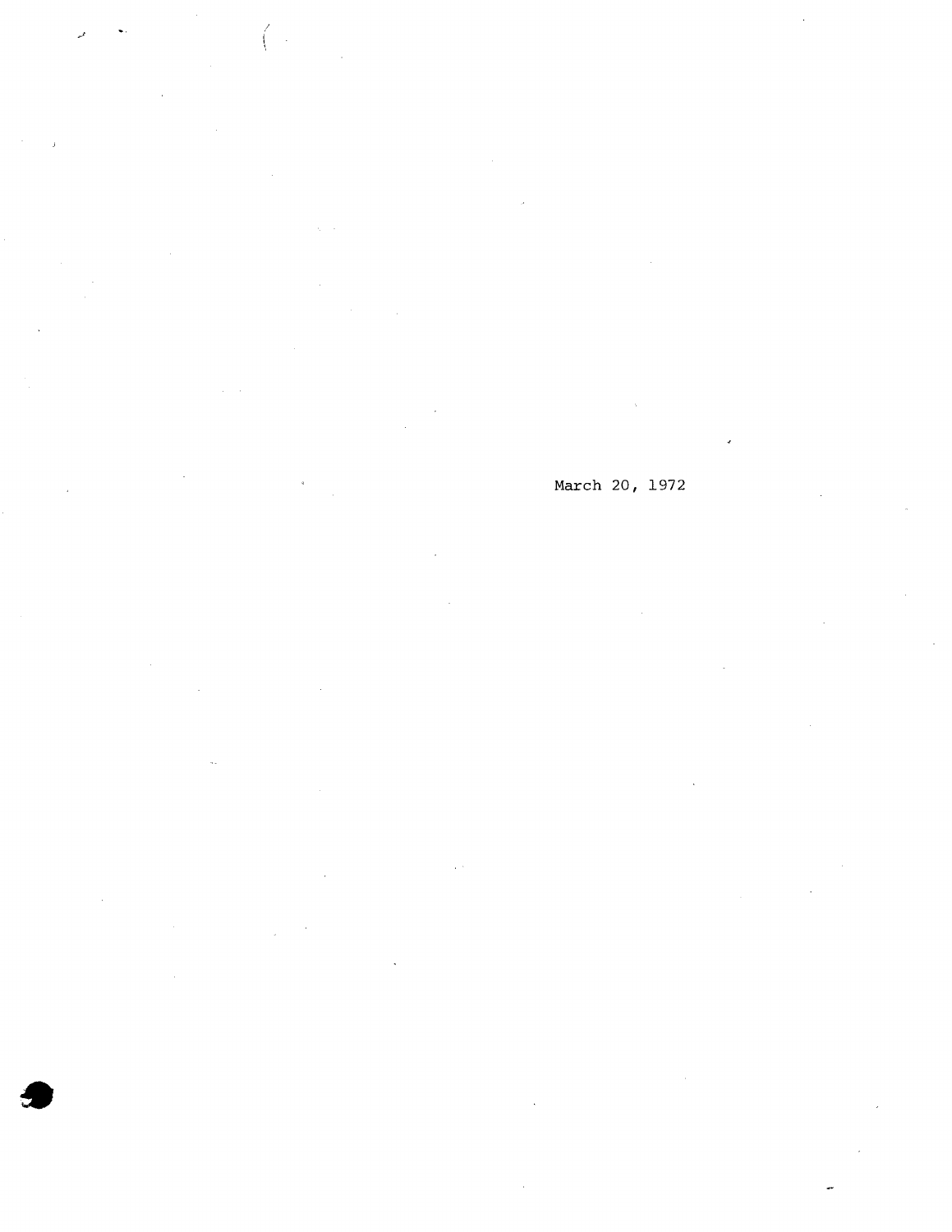$h$ lean Connor

**THE UNIVERSITY OF MANITOBA** 

# **Inter-Departmental Correspondence**

**DATE** February 28th,1972

 $\cdots$ <sup>2</sup>

**TO** Members of the Science Executive Committee

FROM G. Richardson, Secretary

**SUBJECT:** 

The eleventh meeting of the Executive Committee has been scheduled for Tuesday, March 14, 1972 at 2.40 p.m. in the Faculty Conference Room, 250 Allen Building.

#### AGENDA

1. Minutes of the last meeting (9th, 10th, and Special meetings).

2. Matters arising therefrom:

- The appointment of Professor R. Wall as Senate Reporter to Faculty Council
- Final consideration and approval of the Nomination Form drawn up by the Dean's Office
- For information location of the next Faculty Council meeting in the Senate Chamber
- Communications.
- Reply to the Chairman's inquiry to the Manitoba Research Council 4. and further discussion on the possibility of a member from Science being put on the Council. (Attached is the list of members presently on the Manitoba Research Council. Executive Committee members are invited to view the additional material, i.e. covering letter, terms of reference, and fellowship regulations, sent to us by the Manitoba Research Council. This will be in the Secretary's office).
- Davis Report Committee on Selection; the status of the disposition 5. of the recommendations made at the 10th meeting.
	- Recommendation I Dean Cooke to speak with the Chairman and report back to the executive.

Recommendation II - The Chairman to seek assistance from the Department of Statistics for work on Recommendations II a, b, and c of the Report.

Recommendations III and IV - implemented as instructed.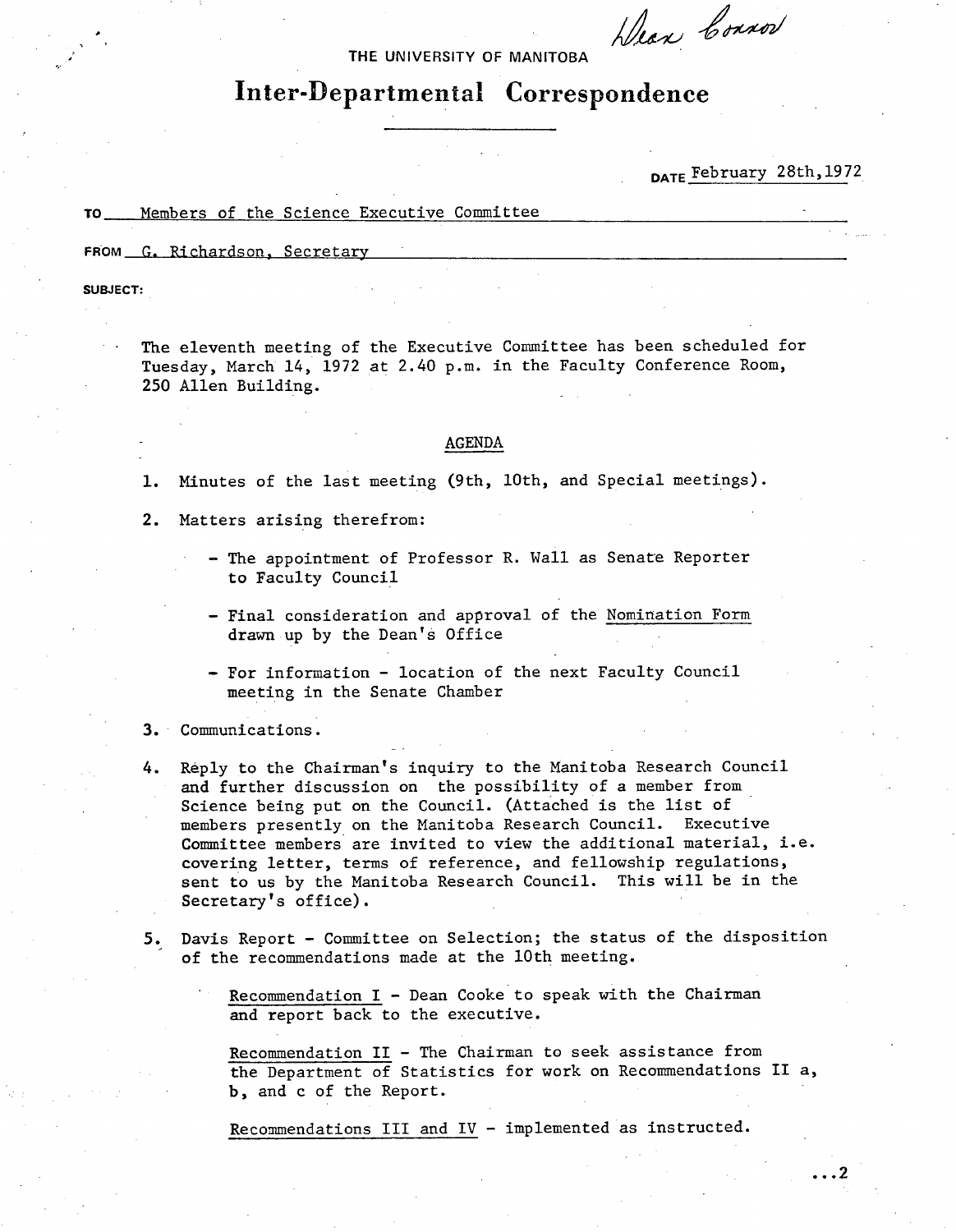- 6. Report on the establishment of a Disciplinary Unit in Science (item deferred from 10th meeting).
- .... 7. Discussion of the Honours Regulations as requested by the Student Standing Committee (material enclosed).

 $-2$ 

- Letter from the Registrar regarding Honours student fees (material enclosed).
- 9. Implementation of the new B.Sc. (general) Regulations.

10. Other Business.

GR/s c Encls.

 $\bar{\tau}$  .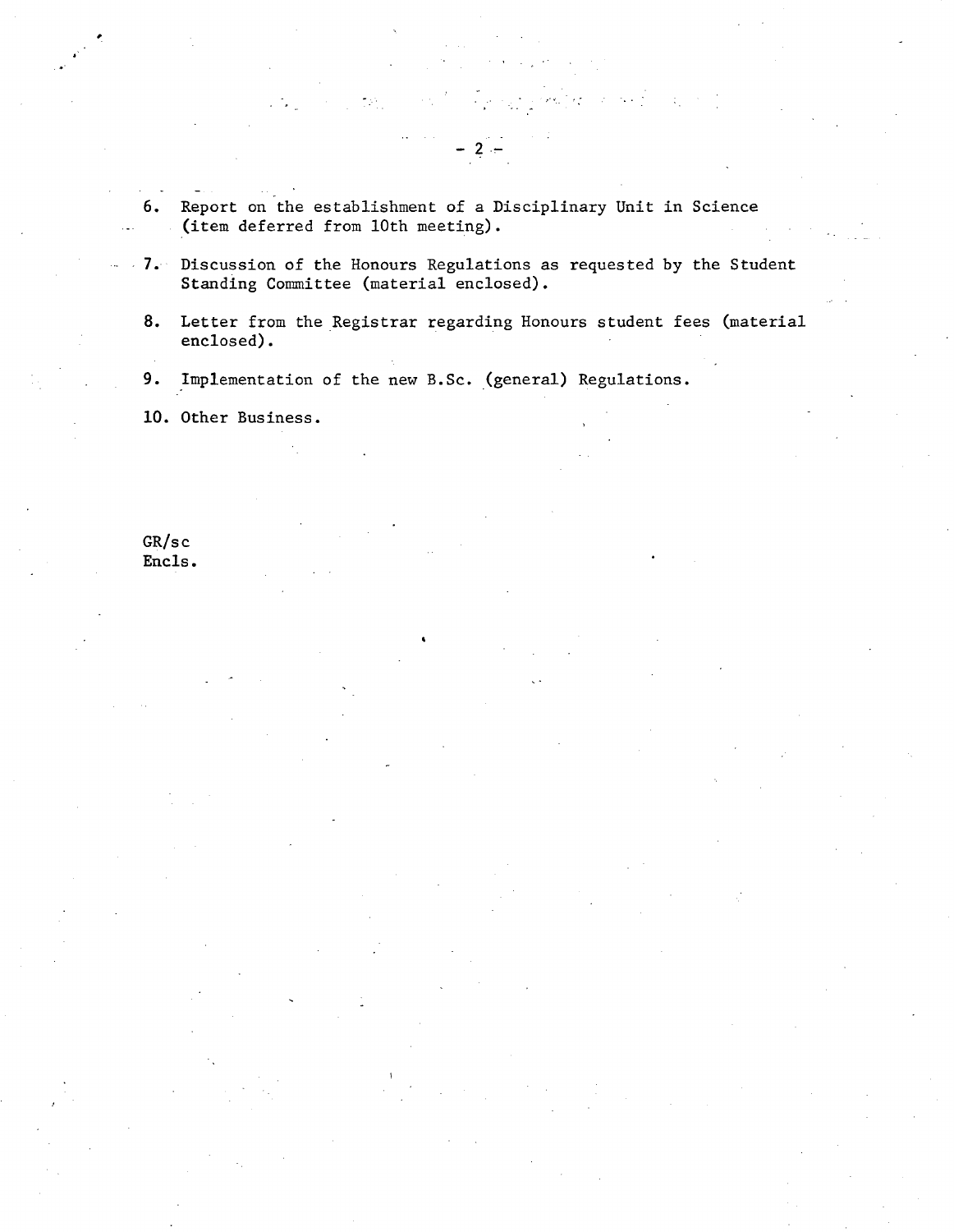#### March 22, 1972

Minutes of the eleventh meeting of the Executive Committee of Faculty Council held on Monday, March 20, 1972 at 2:40 p.m. in Room 250, Allen Building.

Members Present: Dean R. D. Connor, Chairman; Drs. J. Eales, G. Woods, J. Vail, G. Dunn, G. Losey, I. Cooke, P. K. Isaac, 3. Svenne, Mr. D. Sutherland. (10) G. Richardson, Secretary.

Regrets: Dr. M. Kettner.

#### Ι. Minutes of the Ninth, Tenth, and Special Meetings.

The minutes of the ninth, tenth, and special meetings of January 25 and February 11, were adopted as circulated. Vail (Dunn).

#### II. Matters Arising Therefrom:

- $(i)$ It was noted that Professor W. R. Wall had been appointed as Senate reporter to Faculty Council.
- $(ii)$ There was a brief discussion on the proposed. changes to the Nomination Form, after which it was moved by Dr. Vail (Cooke):

"that the request, on the present form, for a 'List of Academic Appointments (with dates)', and 'Committee or other Administrative experience', be deleted and that the title'Comments' be extended to read, 'Comments Supporting the Nomination'."

# Carried

## 2 Opposed

With this change the form was accepted. It was suggested that the Chairman send a covering letter explaining the intended purpose of the form, at the time the forms are sent to the nominators.

> 2  $\ddotsc$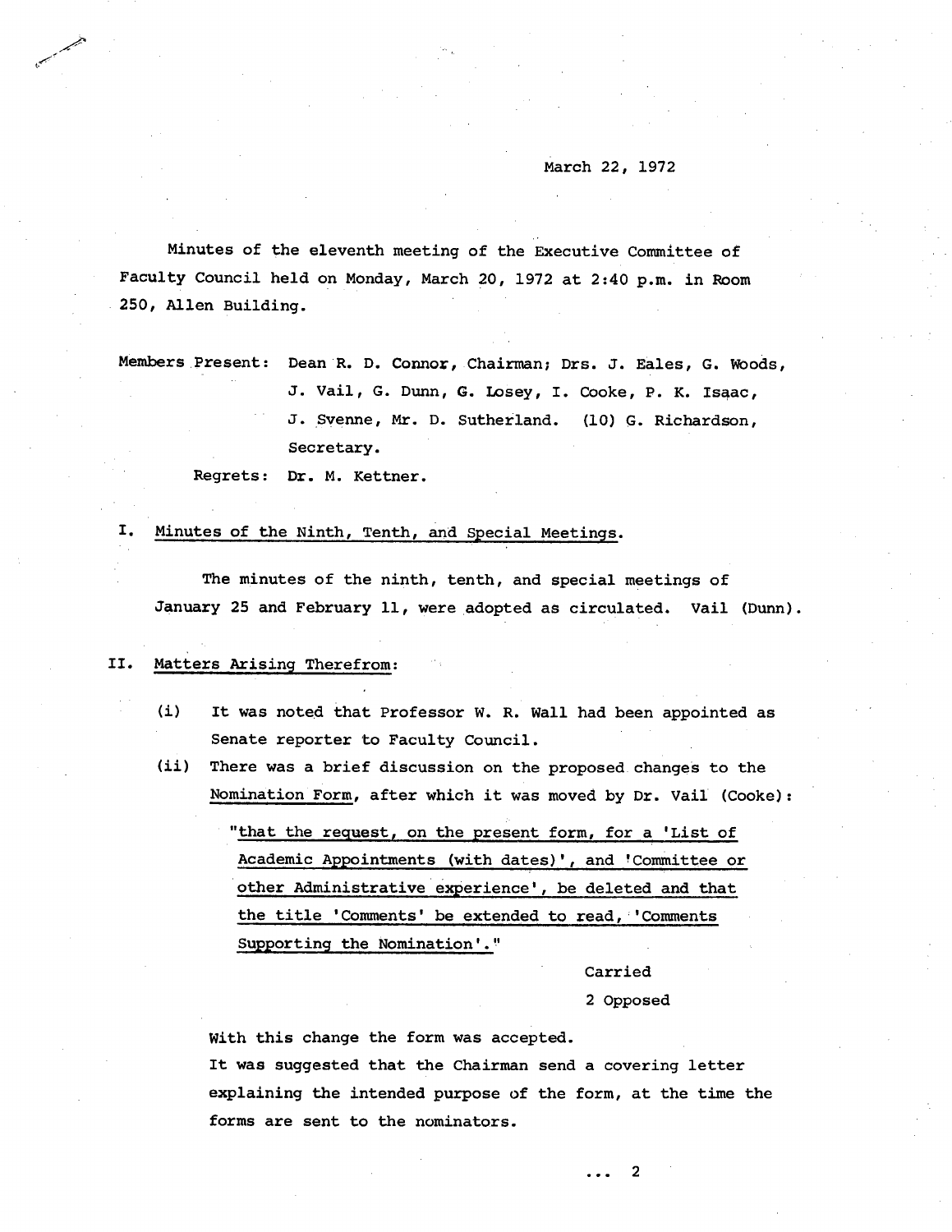## Communications.

There were no communications.

IV.

It was noted that a reply to the chairman's enquiry to the Manitoba Research Council had been received. However, it was agreed to defer further discussion on this matter until a later meeting.

 $-2-$ 

#### $\mathbf{v}_+$ The Davis Report.

With regard to Recommendation. I of the Davis Report, Dean Cooke stated that he had discussed this with Professor Davis and had been told that the Registrar had informed Professor Davis that his office would be unable to do the necessary work to provide the percentile rankings this year. They would, however, provide faculties with information pertaining to student averages. It was because of this that Recommendation I of the report had been modified. The Committee accepted this explanation

The Chairman reported to the Committee that Dr. G. Atkinson of the Department of Statistics had agreed to assist the Selection Committee on the statistical work on Item II a, b, and c of the report.

In answer to a question on the current status of the University's admission policy, the Chairman stated that he had written a letter to the President and the Chairman of the Senate Admission Committee, outlining the potential dangers that the University will be faced with shortly, due to the number of new courses being offered in high schools, to which Senate has not indicated app:oval, as satisfying the University's entrance requirements. Although this letter had been written some time ago and the urgency of the situation expressed therein, no reply had as yet been received.

Dean Cooke commented on the difficulty that faculties face in trying to explain to their selection committees the criteria of University admission. The Committee members agreed that the

. . . 3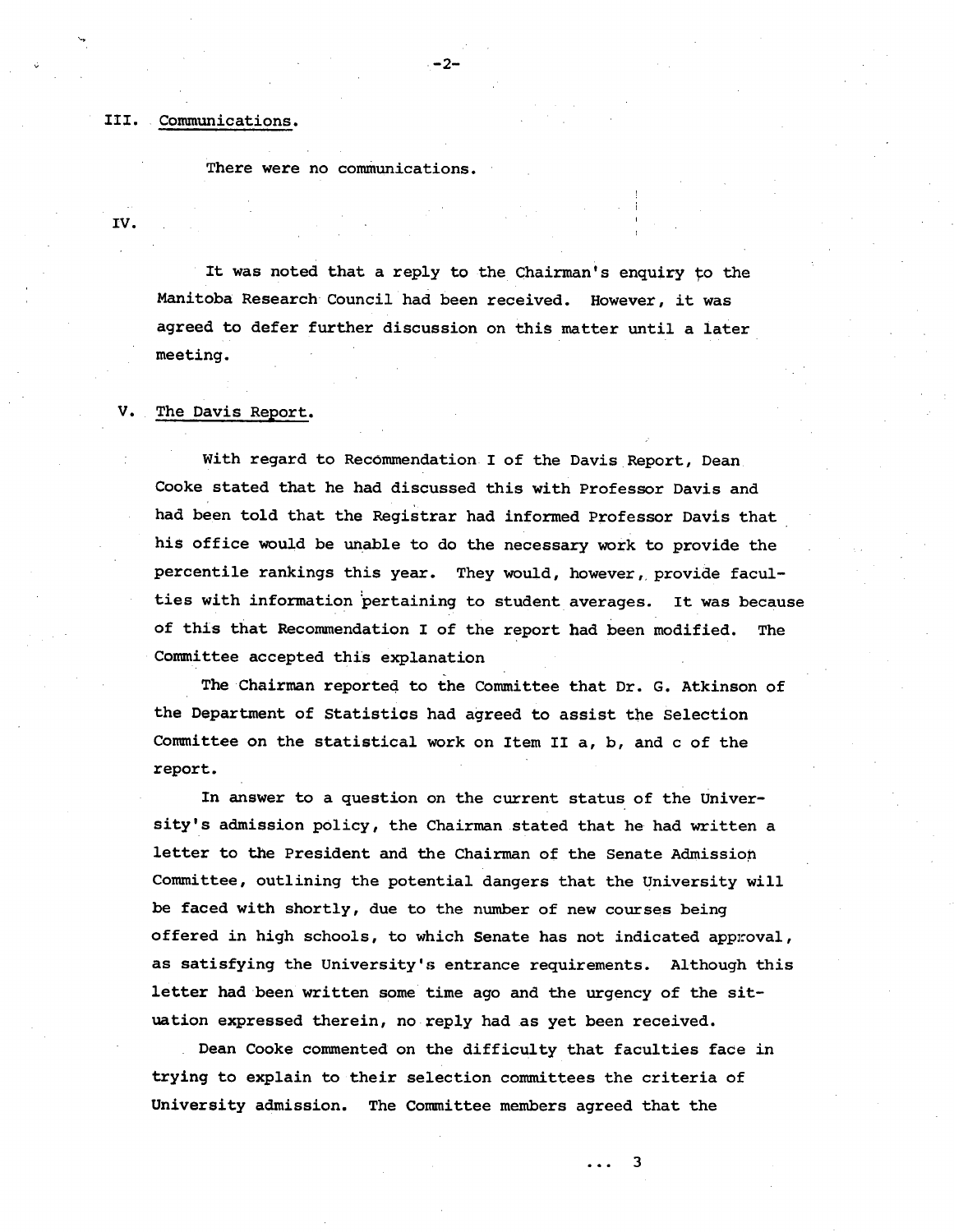Chairman and Dean Isaac, both members of the Senate Executive Committee, should, knowing this Committee's grave concern, move in such a way as to do all possible to get Senate to realize the seriousness of this matter and act on it as quickly as possible.

 $-3-$ 

# VI.. Establishment of a Disciplinary Unit.

Because of the apparent inconsistencies and general incomprehensibility of the terms of the Disciplinary regulations as they now stand, the Chairman recommended that discussion on this item be deferred again to a later meeting. The Committee agreed with the recommendation and requested the Chairman to remind the President of his earlier letter which requested clarification of these inconsistencies. .

# IX. Implementation of the B.Sc. (Gen.) Regulations.

Dean Cooke explained that Senate would be discussing the Faculty's new B.Sc. (General) Regulations very shortly and if approved without undue delay, they could be implemented this September '72. With this possibility in mind, Dean Cooke had prepared a schedule of implementations, which he had distributed to the members.

Having explained, the schedule and answered the queries, Dean Cooke moved the following (Losey):

"that the Executive Committee accept the suggested timetable for the implementation of our general degree regulations."

## Unanimous

It was requested by Dean Cooke that should any of the members ' become aware of a situation whereby the proposed change-over from our current regulations to-the new ones, causes any hardship to a student, that this be brought to his attention immediately. In concluding the discussion, Dean Cooke suggested that once the regulations are approved by Senate, the Dean's Office should be requested to inform all the Science students by individually mailed notices.

4